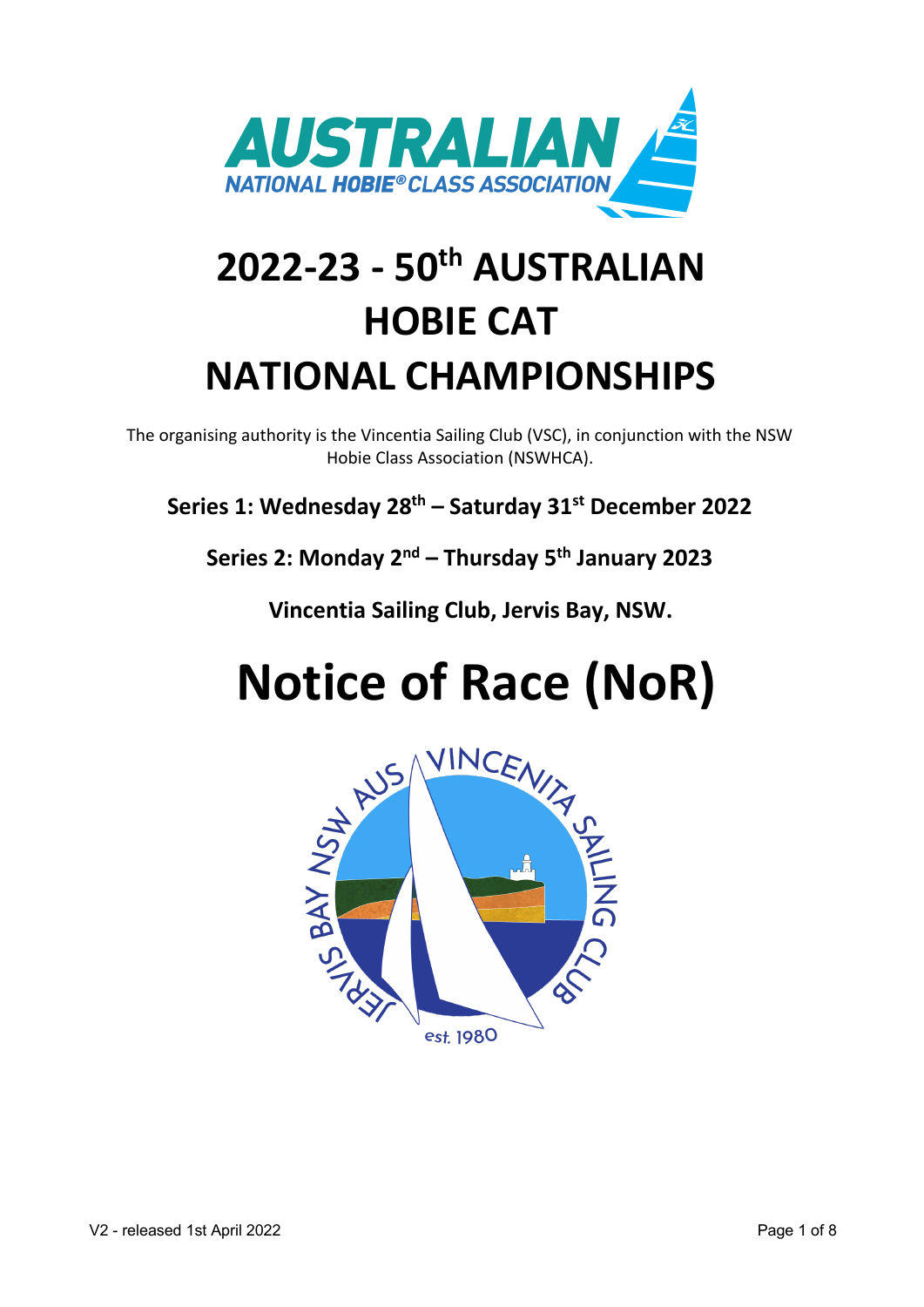### **IMPORTANT NOTE:**

This event is taking place under COVID-19 safety procedures in accordance with restrictions implemented by the NSW Government. In the circumstances that the event cannot be run due to NSW Government restrictions, then the entry policy is as per the cancellation policy. By taking part in the event, each competitor agrees and acknowledges that they are responsible for complying with any regulations in force from time to time in respect of COVID-19 and for complying with the Vincentia Sailing Club's COVID-19 procedures.

#### **1. RULES**

- 1.1. The regatta will be governed by the current *Racing Rules of Sailing*.
- 1.2. The prescriptions of Australian Sailing shall apply.
- 1.3. The current Class Rules of the International Hobie Class Association (IHCA) will apply.
- 1.4. Racing rule 40 will be changed as follows:

Competitors shall wear personal flotation devices whilst afloat, except briefly while changing or adjusting clothing or personal equipment. **Wet suits and dry suits are not personal flotation devices.** Changes RRS Rule 40.

1.5. IHCA Class Rule Penalty Policy shall apply.

#### **2. ADVERTISING**

- 2.1. Advertising will be as defined by World Sailing Regulation 20.
- 2.2. Boats may be required to display advertising chosen and supplied by the Organising Authority. If this rule is broken, World Sailing Regulation 20.9.2 applies.

#### **3. ELIGIBILITY AND ENTRY**

- 3.1. The regatta is open to class legal boats of the International Hobie Class Association.
- 3.2. At least one person on each boat shall be a current member of an Association or fleet which is a financial member with the IHCA.
- 3.3. All competitors shall be members a sailing club affiliated with Australian Sailing or a National Authority.
- 3.4. A minimum of 3 entries is required to form a class. If sufficient entries for a class are not received by  $1<sup>st</sup>$  December 2022, the Organising Authority reserves the right to cancel racing for that class. Entrants in that class will be contacted by the organisers if this occurs.
- 3.5. Entry shall be made online at https://hobiecat.asn.au/hobie-cat-nationals/

#### **4. FEES**

- Required registration fees are in \$AUD as follows:
- V2 released 1st April 2022 **Page 2 of 8**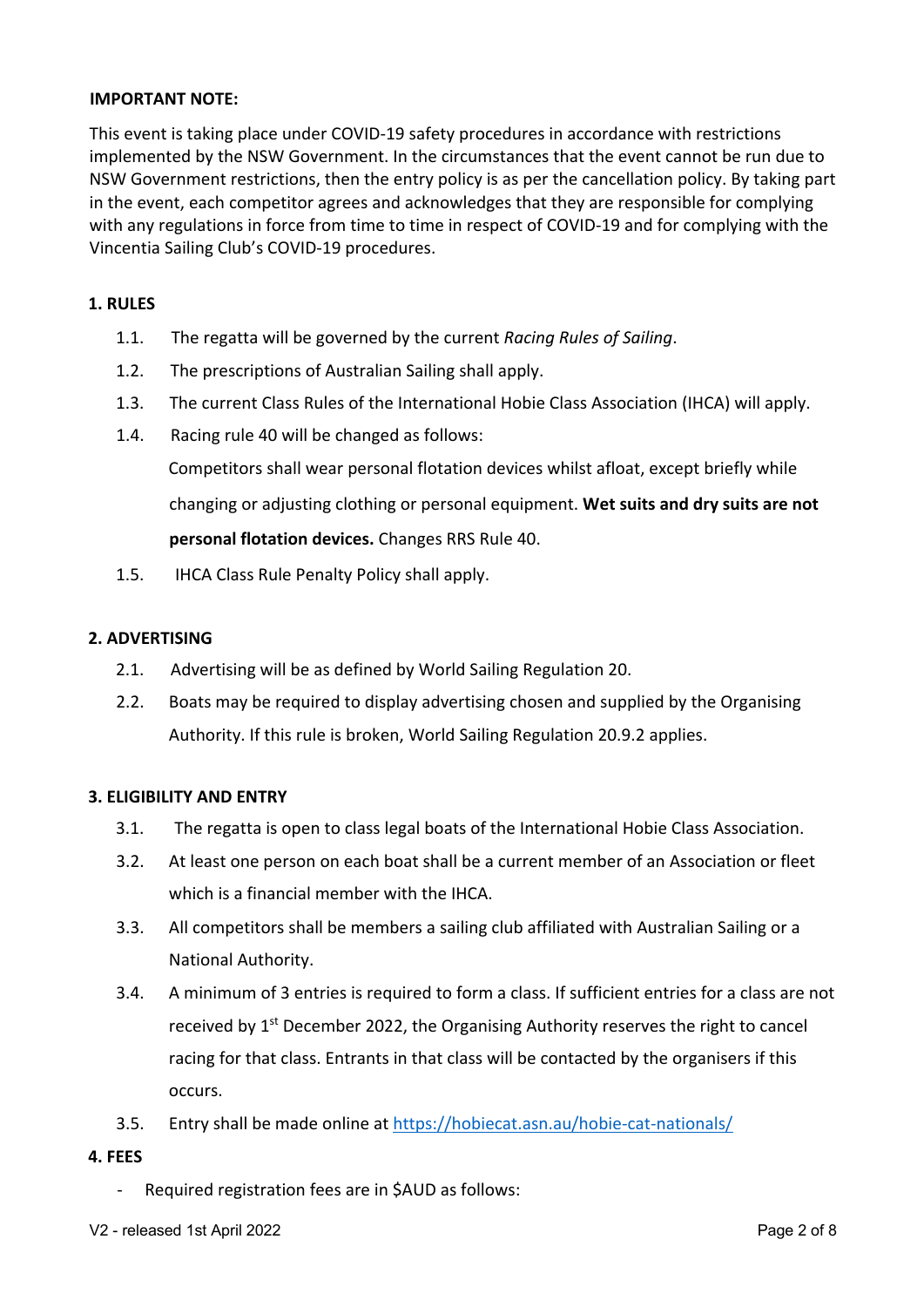# **4.1. Series 1**

| Series 1                  | <b>Enter BEFORE</b><br>01/07/22 | <b>Enter BEFORE</b><br>01/10/2022 | <b>Enter AFTER</b><br>01/10/2022 |
|---------------------------|---------------------------------|-----------------------------------|----------------------------------|
| Hobie 16* Nationals       | \$295                           | \$345                             | \$395                            |
| Hobie 17/18 Nationals     | \$225/\$295                     | \$275 / \$345                     | \$325/\$395                      |
| Hobie 14 Turbo* Nationals | \$225                           | \$275                             | \$325                            |

**4.2. Series 2**

| Series 2                                  | <b>Enter BEFORE</b><br>01/07/22 | <b>Enter After</b><br>01/10/2022 | <b>Enter AFTER</b><br>01/10/2022 | Series 1 & 2<br><b>Discount</b> |
|-------------------------------------------|---------------------------------|----------------------------------|----------------------------------|---------------------------------|
| Hobie 14* Nationals                       | \$225                           | \$275                            | \$325                            | \$80                            |
| Hobie 16 Youth*/Women<br><b>Nationals</b> | \$295                           | \$345                            | \$395                            | All Classes                     |
| <b>Hobie Dragoon Nationals</b>            | \$255                           | \$305                            | \$355                            |                                 |
| Tiger/Wildcat                             | \$295                           | \$345                            | \$395                            |                                 |

- \* \$40 Discount to all Youth Teams/Skippers

# **5. SCHEDULE OF EVENTS**

#### **5.1. Series 1**

- *(Hobie 16 Open, Masters, Grand Masters, and Great Grand Masters, Hobie 17, Hobie 18, Hobie 14 Turbo)*
- 5.1.1 Registration and weigh in:

| Day       | Date                           | Event – All Classes |
|-----------|--------------------------------|---------------------|
| Tuesday   | 27 <sup>th</sup> December 2022 | $1400 - 1600$ hrs   |
| Wednesday | 28 <sup>th</sup> December 2022 | $0800 - 0830$ hrs   |

#### 5.1.2 Briefing:

| Day     | Date                           | <b>Event - All Classes</b> |
|---------|--------------------------------|----------------------------|
| Tuesday | 27 <sup>th</sup> December 2022 | 1700hrs                    |

### 5.1.3 Schedule:

| Day       | Date                           | <b>Events - All Classes</b>                     |  |
|-----------|--------------------------------|-------------------------------------------------|--|
| Wednesday | 28 <sup>th</sup> December 2022 | Racing - not before 1000hrs                     |  |
|           |                                | Post-race drinks & Games @ VSC/JBBC Beer Garden |  |
| Thursday  | 29 <sup>th</sup> December 2022 | Racing - not before 1000hrs                     |  |
| Friday    | 30 <sup>th</sup> December 2022 | Racing - not before 1000hrs                     |  |
|           |                                | Post-race drinks & Games @ VSC/JBBC Beer Garden |  |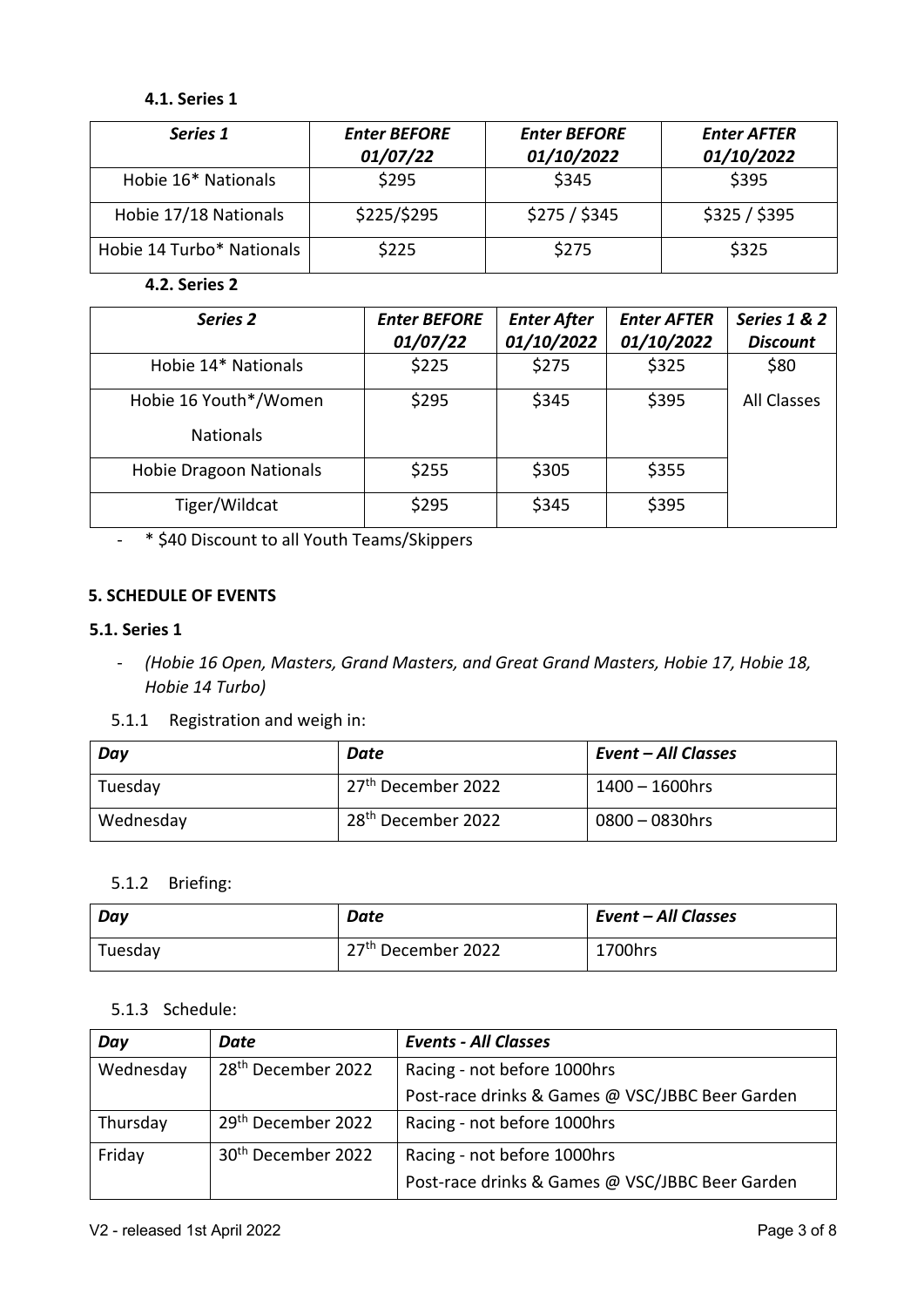| Saturday | 31 <sup>st</sup> December 2022 | Racing - not before 1000hrs (no racing after 1500hrs) |
|----------|--------------------------------|-------------------------------------------------------|
|          |                                | Presentation @ Vincentia Country Club from 1830hrs    |

#### 5.1.4 Races:

| <b>Classes</b> | <b>No. of Races (Total)</b> | <b>No. of Races (per session)</b> |
|----------------|-----------------------------|-----------------------------------|
| All Classes    | Up to 16                    | Up to $4$                         |

#### **5.2. Series 2**

- *(Hobie 14, Hobie 16 Women & Youth, Tiger, Wildcat & Dragoon)*

5.2.1. Registration and weigh-in

| Day     | Date                           | <b>Event - All Classes</b> |
|---------|--------------------------------|----------------------------|
| Tuesday | 27 <sup>th</sup> December 2022 | $1400 - 1600$ hrs          |
| Sunday  | 1 <sup>st</sup> January 2023   | $1400 - 1600$ hrs          |

#### 5.2.2. Briefing:

| Day    | Date                         | <b>Event - All Classes</b> |
|--------|------------------------------|----------------------------|
| Sunday | 1 <sup>st</sup> January 2023 | 1700 hrs                   |

#### 5.2.3 Schedule:

| Day       | Date                         | <b>Events - All Classes</b>                           |
|-----------|------------------------------|-------------------------------------------------------|
| Monday    | 2 <sup>nd</sup> January 2023 | Racing - not before 1000hrs                           |
|           |                              | Post-race drinks & games @ VSC/JBBC Beer Garden       |
| Tuesday   | 3rd January 2023             | Racing - not before 1000hrs                           |
| Wednesday | 4 <sup>th</sup> January 2023 | Racing - not before 1000hrs                           |
|           |                              | Post-race drinks & games @ VSC/JBBC Beer Garden       |
| Thursday  | 5 <sup>th</sup> January 2023 | Racing - not before 1000hrs (no racing after 1500hrs) |
|           |                              | Presentation @ Vincentia Country Club from 1830hrs    |

#### 5.2.4. Races:

| <b>Classes</b>              | <b>No. of Races (Total)</b> | <b>No. of Races (per session)</b> |
|-----------------------------|-----------------------------|-----------------------------------|
| 14s, 16s, Tigers & Wildcats | Up to 16                    | Up to 4                           |
| Dragoons                    | Up to $12$                  | Up to $3$                         |

#### **6. MEASUREMENT**

- 6.1. Each boat shall comply with the International Hobie Class Rules and may be subject to inspection at any time during the regatta.
- 6.2. A boat shall comply with RRS 78.1 at all times during the regatta.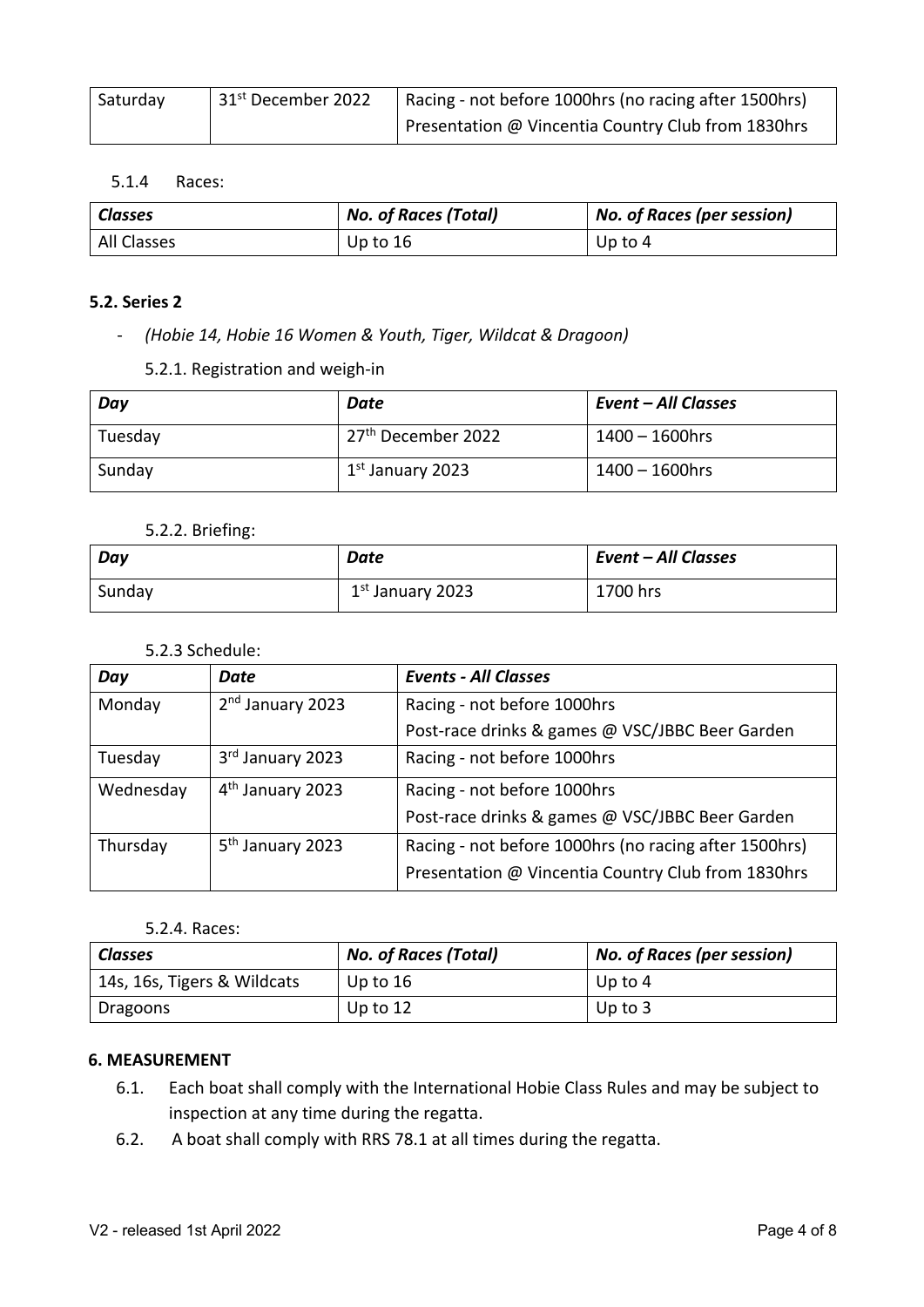# **7. SAILING INSTRUCTIONS (SIs)**

The SIs will be available on Thursday 1st December 2022 via the Hobie Nationals webpage: https://hobiecat.asn.au/hobie-cat-nationals/, and on the VSC notice board from 26<sup>th</sup> December 2022. (Printed copies will not be available.)

### **8. VENUE**

Attachment A shows the venue and location of the racing area.

#### **9. THE COURSES**

The course(s) to be sailed will be as described in the Sailing Instructions.

#### **10. PENALTY SYSTEM**

For all Hobie classes RRS 44.1 is changed so that the Two-Turns Penalty is replaced by the One-Turn Penalty.

### **11. SCORING**

- 11.1. One race is required to be completed to constitute a series.
- 11.2. When fewer than 4 races have been completed, a boat's series score will be the total of her race scores.
- 11.2. When from than 4 to 9 races have been completed, a boat's series score will be the total of her race scores, excluding her worst score.
- 11.2. When 10 or more races have been completed, a boat's series score will be the total of her race scores, excluding her two worst scores.

#### **12. SAFETY**

- 12.1. All competitors shall wear personal flotation devices whilst afloat which are in good condition and are in accordance with the specifications issued or approved by a National Authority or a Standards Organisation, or Certification Authority. Attention is drawn to RRS Fundamental Rule 1.2.
- 12.2. Sailors are strongly recommended to use trapeze harnesses with a quick release hookless system or a quick release hook, which meets the ISO 10862 standard.
- 12.3. HELMETS If sailors wish to wear head protection, it is strongly recommended they use helmets of European standard EN1385.

#### **15. SUPPORT BOATS**

Team managers, coaches and other support personnel shall keep 100m clear of the course area after the warning signal, except in boats provided by the Organising Authority or when asked to assist by the Race Committee.

#### **16. RADIO COMMUNICATION**

Except in an emergency, a boat that is racing shall not make voice or data transmissions and shall not receive voice or data communication that is not available to all boats.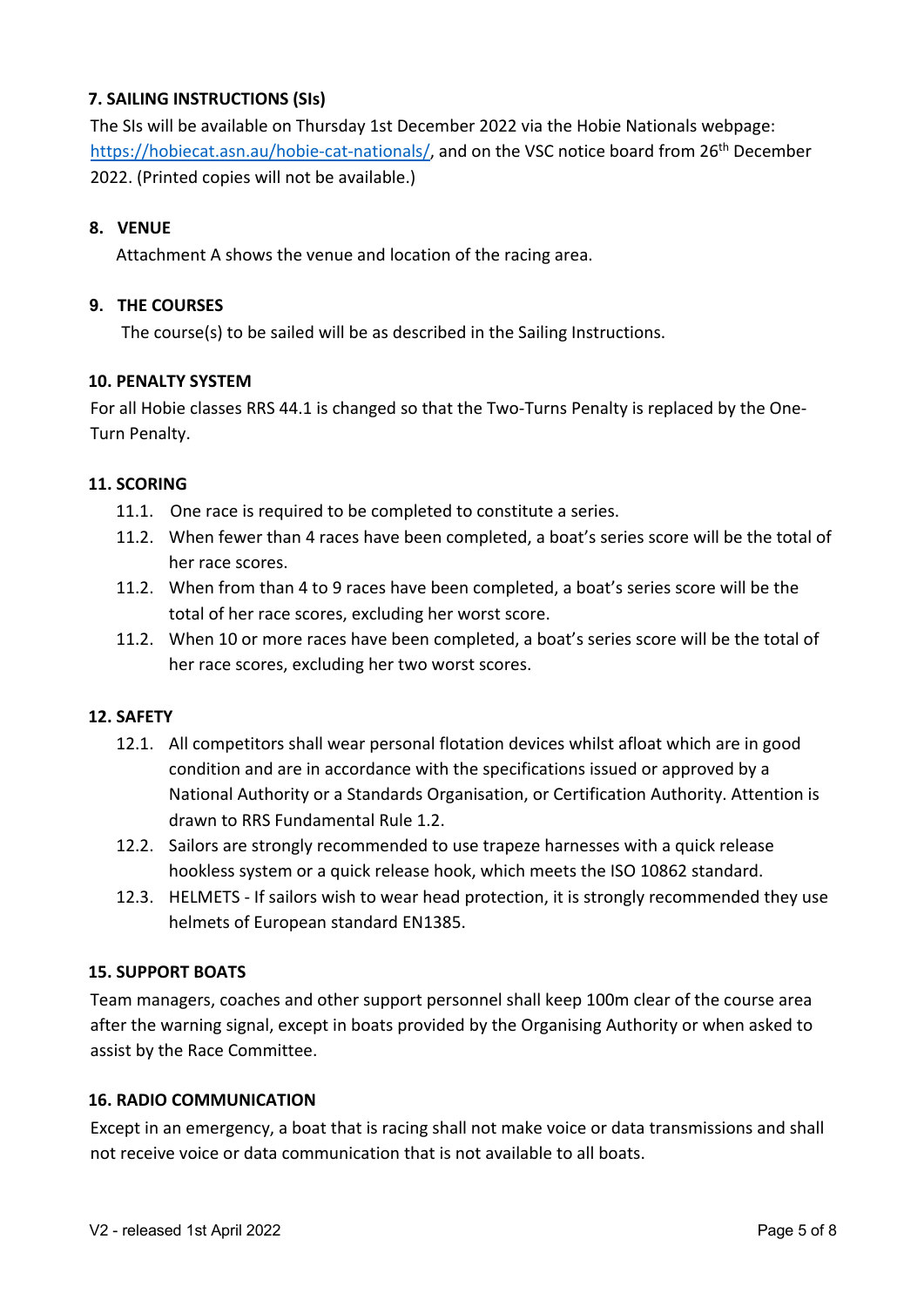### **17. BOAT STORAGE**

Boats and trailers shall be kept in the areas assigned by the Organising Authority while off the water.

### **18. PRIZES**

Prizes will be awarded to the following classes depending on the number of entrants:

- Series 1:
	- o Hobie 16 Open
	- o Hobie 16 Masters, Grand Masters, Great Grand Masters
	- o Hobie 18
	- o Hobie 17
	- o Hobie 14 Turbo
- Series 2:
	- o Hobie 14 Open
	- o Hobie 14 Women, Youth, Masters, Grand Masters, Great Grand Masters & Non-Trapeze
	- o Hobie 16 Women
	- o Hobie 16 Youth
	- o Tiger
	- o Wildcat
	- o Dragoon
- Series 1 & 2
	- o Hobie Family's Sportsmanship Award
	- o Bottoms Up Award
	- o Hobie Legend's Award
	- o Race Officer's Award
- Additional prizes may be awarded at the discretion of the Organising Authority.

#### **19. RIGHTS TO USE NAME AND LIKENESS**

In participating in an event, a competitor automatically grants the Organising Authority, the class and the sponsors of the event, the right in perpetuity, to make, use and show, from time to time and at their discretion, any motion pictures, still pictures and live, taped or film television and other reproductions of him/her during the period of the competition for the said event in which the competitor participates and in all material related to the said event without compensation.

#### **20. RISK STATEMENT**

Competitors participate in the regatta entirely at their own risk and they are reminded of the provisions of RRS 4, Decision to Race. Sailing is by its nature an unpredictable sport and therefore involves an element of risk. By taking part in the event, each competitor agrees and acknowledges that:

a) they are aware of the inherent element of risk involved in the sport and accept responsibility for the exposure of themselves, their crew and the boat to such inherent risk whilst taking part in the event;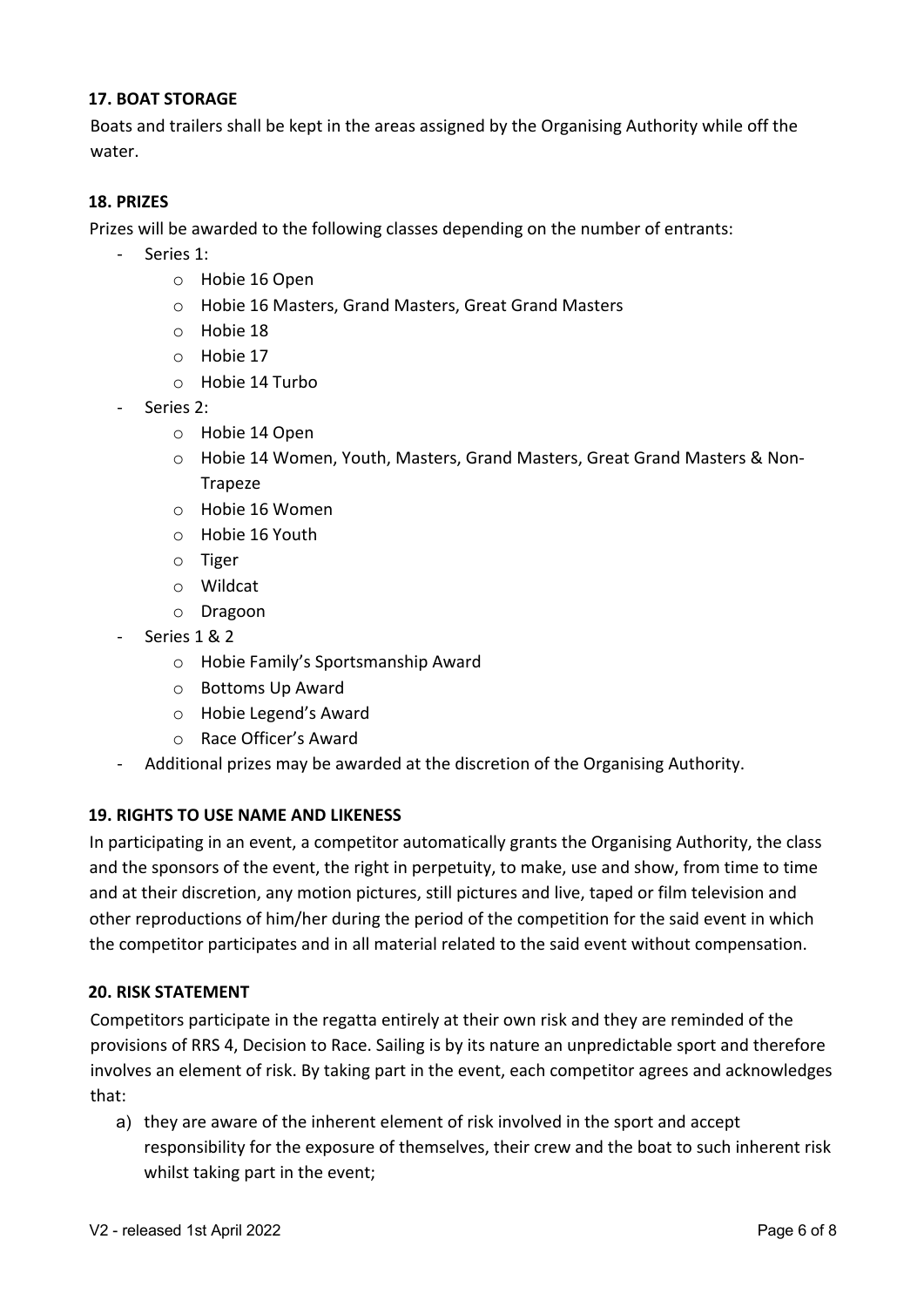- b) they are responsible for the safety of themselves, their crew, their boat and their other property whether afloat or ashore;
- c) they accept responsibility for any injury, damage or loss to the extent caused by their own actions or omissions;
- d) by participating in any race, they are satisfied that their boat is in good order, equipped to sail in the event and they are fit to participate;
- e) the provision of a race management team, patrol boats, umpires and other officials and volunteers by the organiser does not relieve them of their own responsibilities;
- f) the provision of patrol boat cover is limited to such assistance, particularly in extreme weather conditions, as can be practically provided in the circumstances;
- g) these terms do not operate to exclude any provision of the Australian Consumer Law that applies and cannot be excluded by agreement.

# **21. INSURANCE**

- 20.1. Each participating boat shall present a valid insurance certificate showing proof of thirdparty liability coverage of at least AUD \$10,000,000 per incident (or equivalent).
- 20.2. Competitors will be required to supply insurance details as part of the online entry.

# **22. FURTHER INFORMATION**

For further information please contact the organisers through the contact page at info@nsw.hobiecat.asn.au

# **IHCA SAFETY NOTES TO THE SAILORS:**

GENERAL

If wind, wave, or water conditions make you doubtful of your ability to handle the conditions, retire from the race.

# **ELECTRICAL POWER LINES – AVOID!!!**

Before raising the mast, and always while sailing, check for and avoid low overhead electrical power lines. If you see a power line, AVOID IT! A MAST COMING IN CONTACT OR EVEN NEAR AN ELECTRICAL POWER LINE CAN CAUSE SERIOUS INJURY OR DEATH TO PEOPLE ON OR TOUCHING THE BOAT!

———————————————————————————————————————————

# **ACCOMMODATION**

Camping and holiday rental accommodation is available within walking distance to the venue, and hotels a short drive away. The Vincentia / Jervis Bay Area is one of the most popular holiday destinations in NSW, and competitors are advised to book accommodation as a matter of urgency. Please view all accommodation options via the Hobie Nationals Webpage: https://hobiecat.asn.au/hobie-cat-nationals/